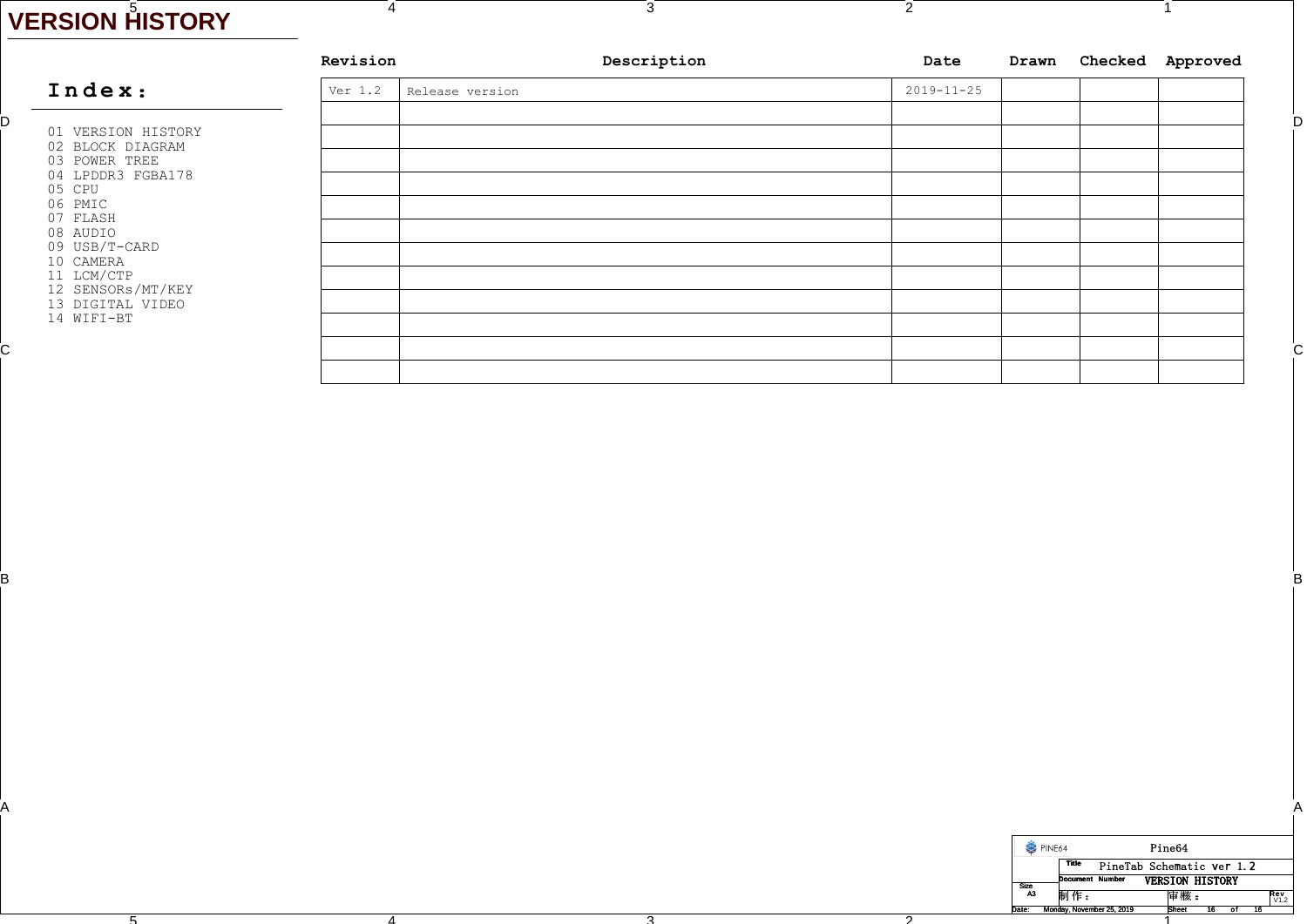BLOCK DIÅGRAM

4

4

 $\overline{\mathbf{5}}$ 



3

2

 $\overline{2}$ 

| PINE64      |                 |                           | Pine64               |    |    |             |
|-------------|-----------------|---------------------------|----------------------|----|----|-------------|
|             | <b>Title</b>    | PineTab Schematic ver 1.2 |                      |    |    |             |
| <b>Size</b> | Document Number |                           | <b>BLOCK DIAGRAM</b> |    |    |             |
| А3          | 制作:             |                           | 审 核 :                |    |    | Rev<br>V1.2 |
| Date:       |                 | Monday, November 25, 2019 | <b>Sheet</b>         | 16 | 16 |             |

1

ີລັ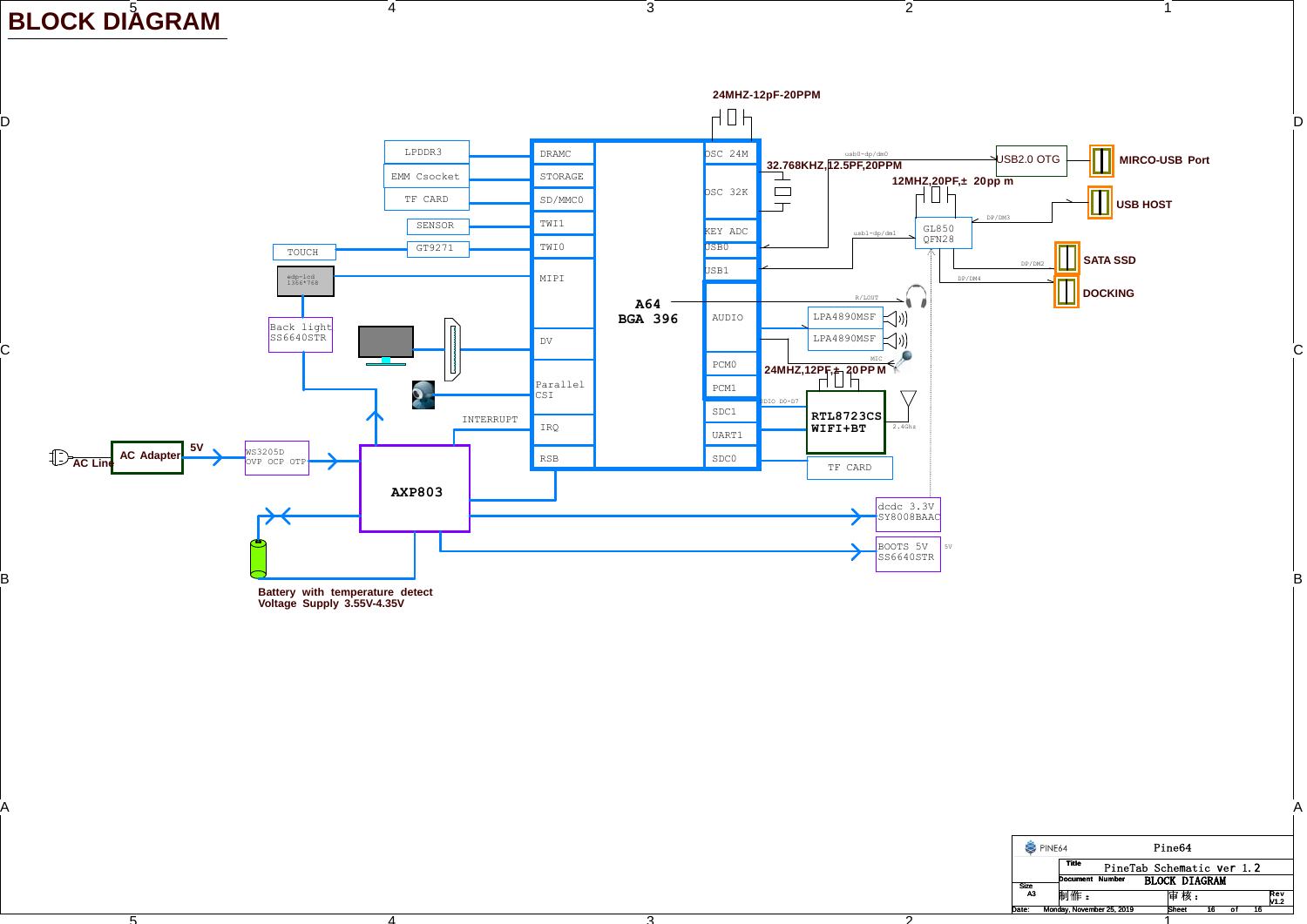POWER TR<sup>É</sup>EE

 $\overline{\mathbf{r}}$ 

|                                                       | <b>AXP803</b>                                                                                                                                                                                                                | 5V@1A<br>Switch for<br>USB Host<br>5V@100mA<br>MT3608<br>$\overline{DV}$                                                                                                                                                                                                                                                                                                                                                                |
|-------------------------------------------------------|------------------------------------------------------------------------------------------------------------------------------------------------------------------------------------------------------------------------------|-----------------------------------------------------------------------------------------------------------------------------------------------------------------------------------------------------------------------------------------------------------------------------------------------------------------------------------------------------------------------------------------------------------------------------------------|
| 5V@2A<br><b>VBUS</b><br>$3.5 - 4.35V$<br>$_{\rm BAT}$ | 3.5V-5V@3A<br>PS<br>DC/DC1<br><b>DC1SW</b><br>DC/DC2<br>$0.5 - 1.3V03A$<br>$0.5 - 1.3V@3A$<br>DC/DC3<br>$0.5 - 1.3V03A$<br>DC/DC4<br>Battery<br>Charger<br>DC/DC5<br>DC/DC6<br>Power<br>Detect<br>ALDO1<br>ALDO <sub>2</sub> | 3.3V Nand/eMMC/SDCARD (ON) /WIFI-IO<br>1.6~3.4V@1.5A<br>100mΩ from DCDC1<br>3.3V VCC-LCD (OFF)<br>1.1V CPUX (ON)<br>$0.8 - 1.84V@2.5A$<br>1.5V DRAM (ON)<br>$0.6 - 1.52V@2.5A$<br>1.1V VDD-SYS (ON)<br>$0.7 - 3.3V@500mA$<br>2.8V DOVDD-CSI/AFVCC-CSI/PE (OFF)<br>0.7~3.3V@300mA<br>1.8V VCC-PL (ON)<br>$0.7 - 3.3V@200mA$                                                                                                              |
|                                                       | ALDO3<br>DLDO1<br>DLDO2<br>DLDO3<br>DLDO4<br>ELDO1<br>ELDO2<br>ELDO3<br>FLDO1<br>FLDO2                                                                                                                                       | 3.0V AVCC/VCC-PLL (ON)<br>$0.7 - 3.3V@500mA$<br>HDMI/VCC-3V3-HSIC/VCC-SENSOR (OFF)<br>3.3V<br>$0.7 - 4.2V0400mA$<br>.3V VCC-MIPI (OFF)<br>$0.7 - 3.3V@300mA$<br>.8V AVDD-CSI (OFF)<br>$0.7 - 3.3V@500mA$<br>3.3V WIFI-IO<br>$0.7 - 1.9V0400mA$<br>1.8V CPVDD/VCC18-LPDDR<br>$0.7 - 1.9V@200mA$<br>$0.7 - 1.9V@200mA$<br>$.2V/1.5V/1.8V$ CSI-DVDD (OFF)<br>$0.7 - 1.45V@300mA$<br>2V HSIC (OFF)<br>$0.7 - 1.45V@100mA$<br>1.1V CPUS (ON) |
|                                                       | GPIO0LD<br><b>GPIO1LD</b><br>3.0V@60mA<br><b>RTCLDO</b>                                                                                                                                                                      | $0.7 - 3.3V@100mA$<br>3.3V CTP (OFF)<br>$0.7 - 3.3V@150mA$<br>3.3V MOTOR (OFF)<br>3.0V VCC-RTC (ON)<br>MODEM/WIFI                                                                                                                                                                                                                                                                                                                       |

3

2

 $\overline{2}$ 

4

4

PINE64 Pine64 PineTab Schematic ver 1.2**Title Document Number** POWER TREE Size A3 制作: 制 作 :审核 : Rev V1.2 Sheet 16 of Date: Monday, November 25, 2019 16 Rheet 16 of 16

1

1

 $\overline{2}$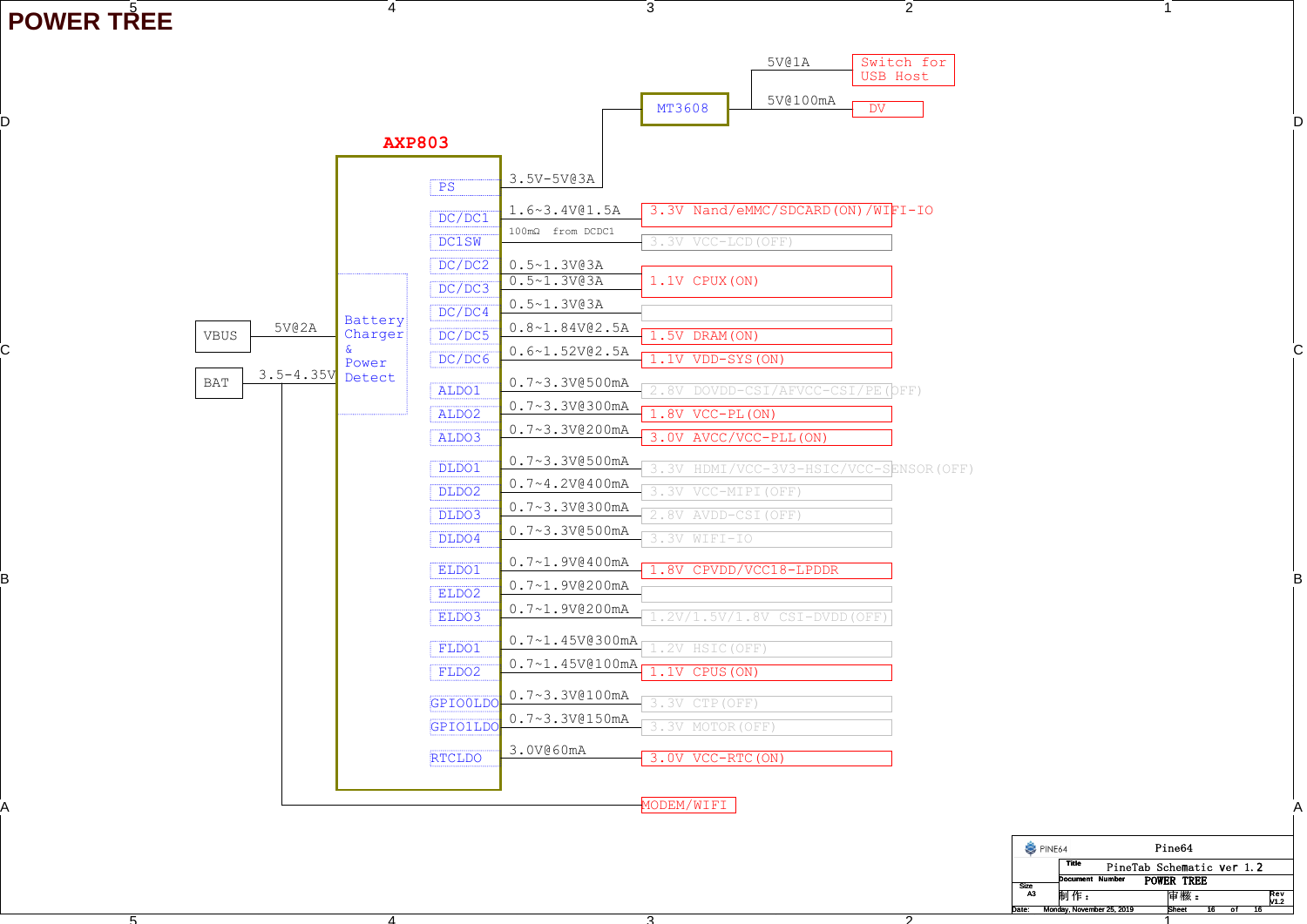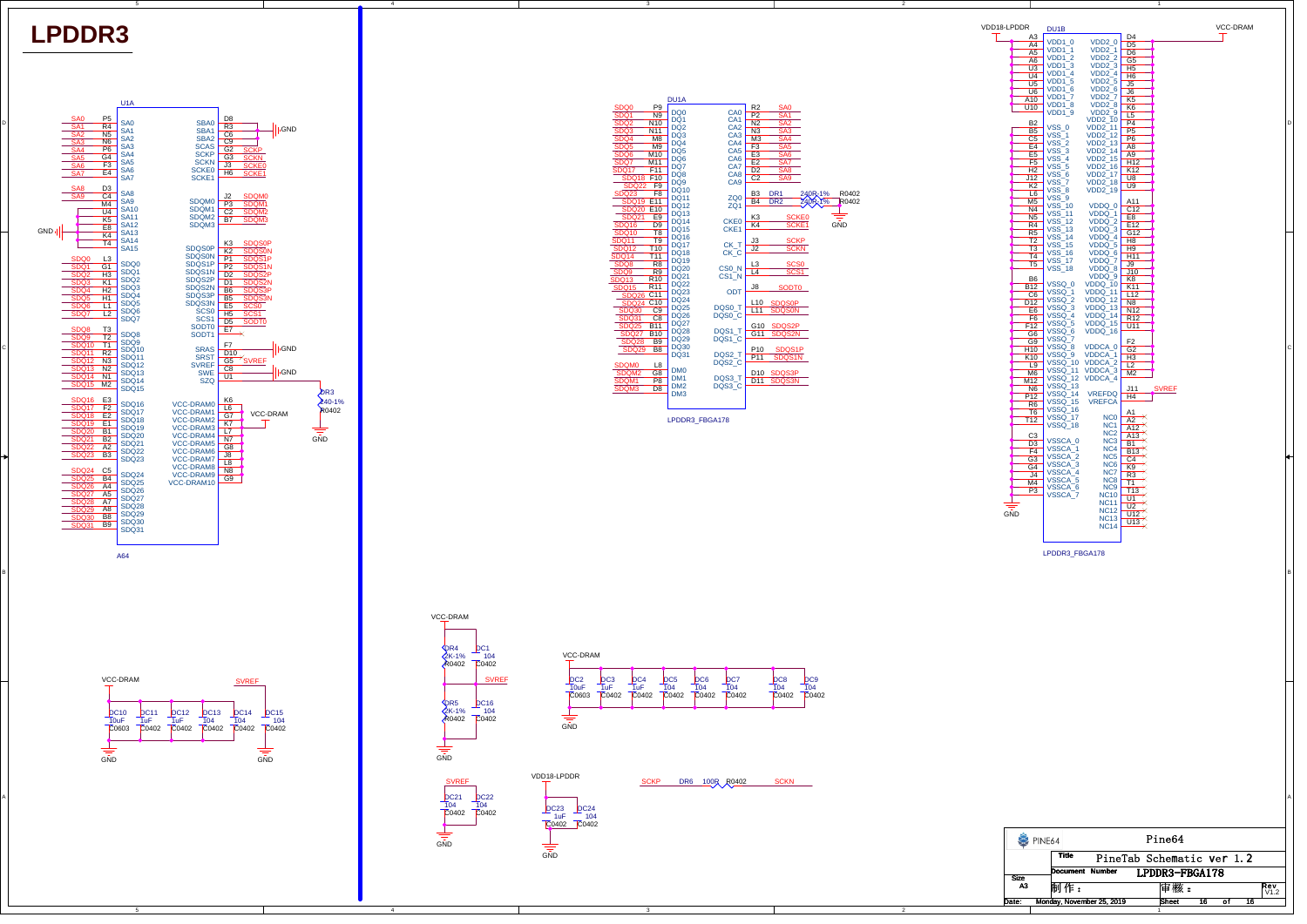**CPU**

C

B

A

X24MO

GND

 $0R$ R0402

GND

C44 18pF C0402

24M-12pF-20PPM CRY-TSX3225



GND

C40<br>104

C41 4.7uFC0402 C0402 R2 <mark>C42</mark><br>200K-1% 1uF **F**oto:

R0402

 $R4$   $0R$   $R0402$ 

**GND** 

C315<br>104 C0402

GND

C43<br>2.2uF  $C<sub>0402</sub>$ 

**GND** 

4

GND

C31<br>102  $C<sub>0402</sub>$ 

C32<br>10uF C0603 C0402

C39 10uF C33 C0603 104

 $\perp$ 



Rev V1.2



2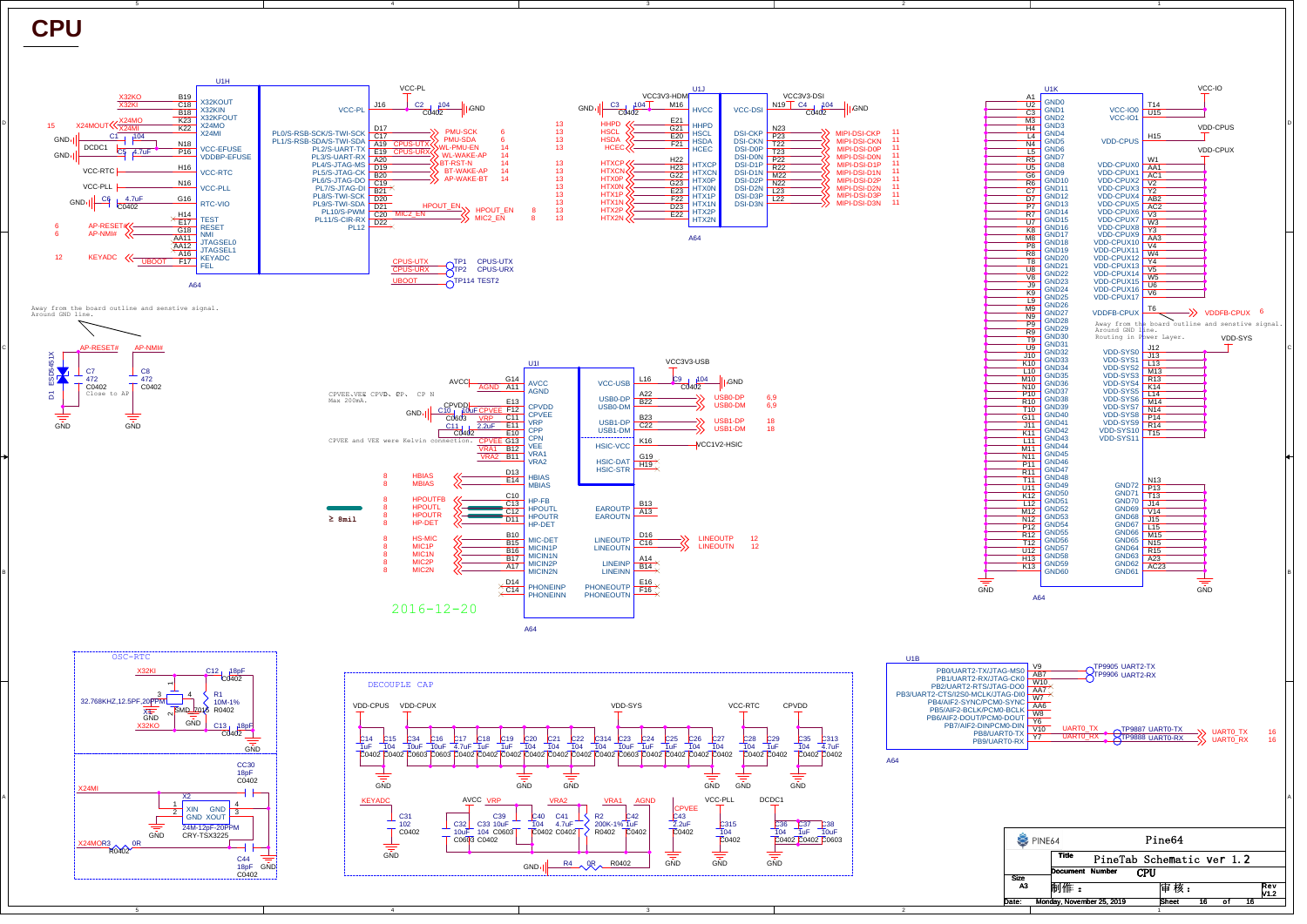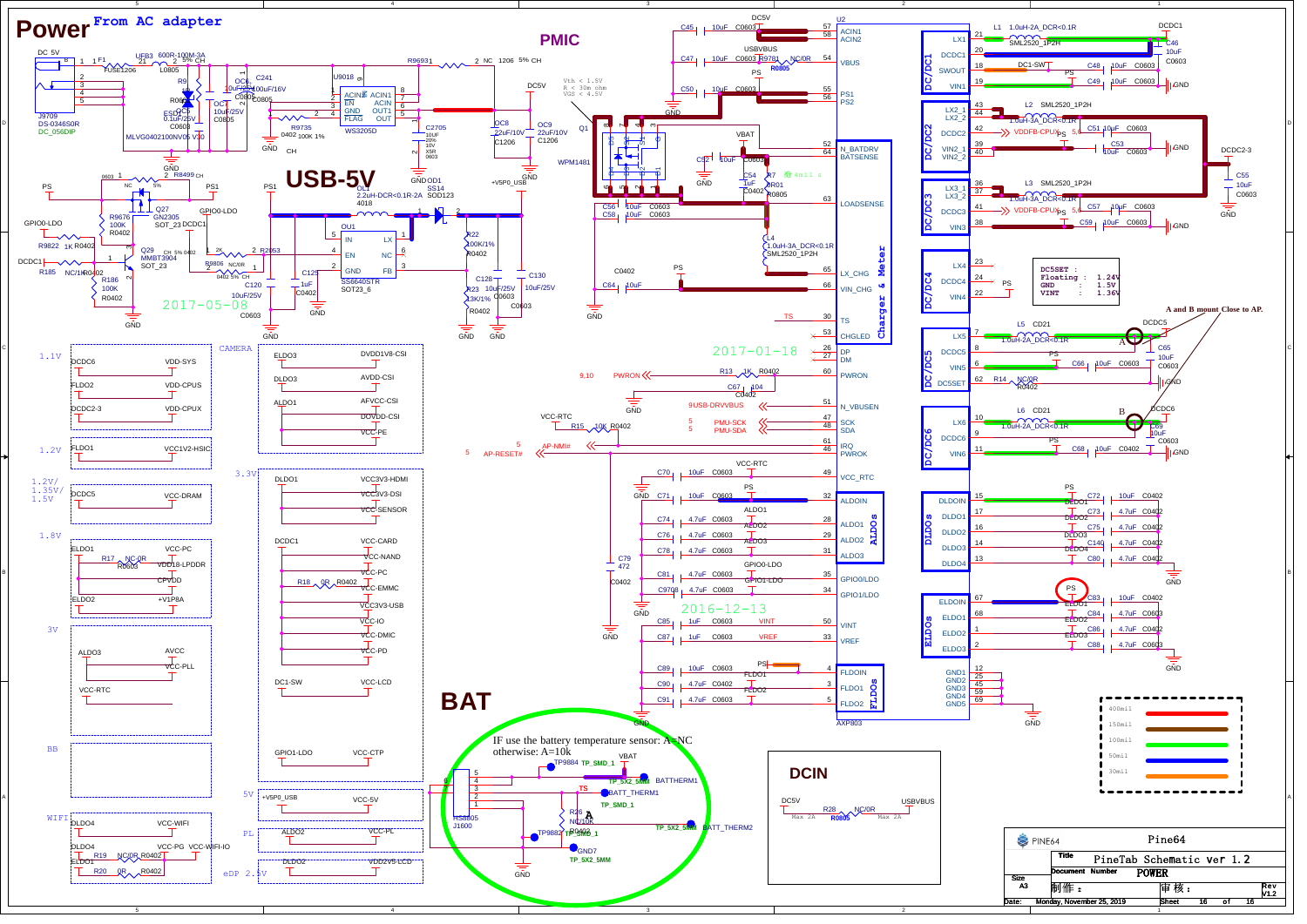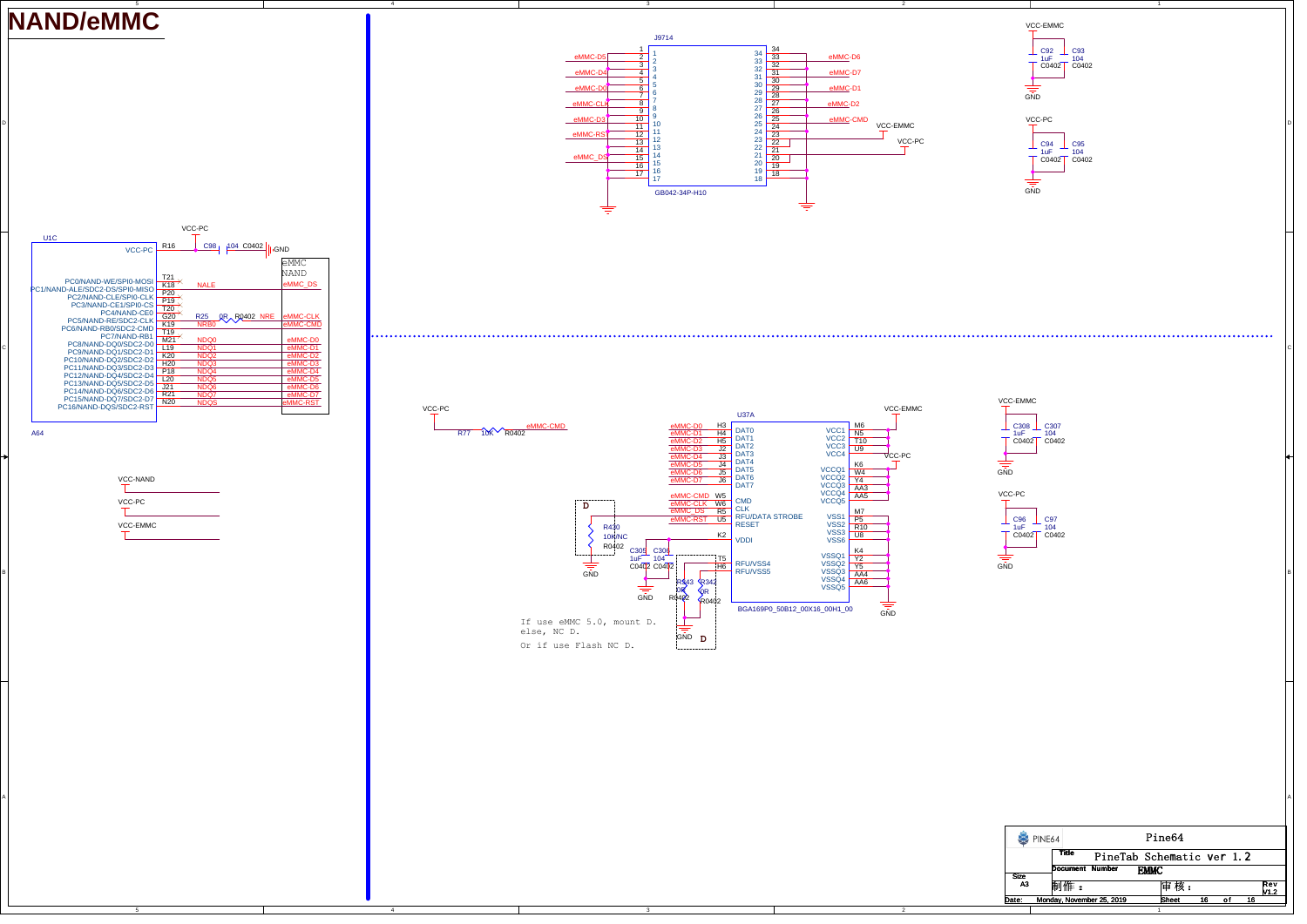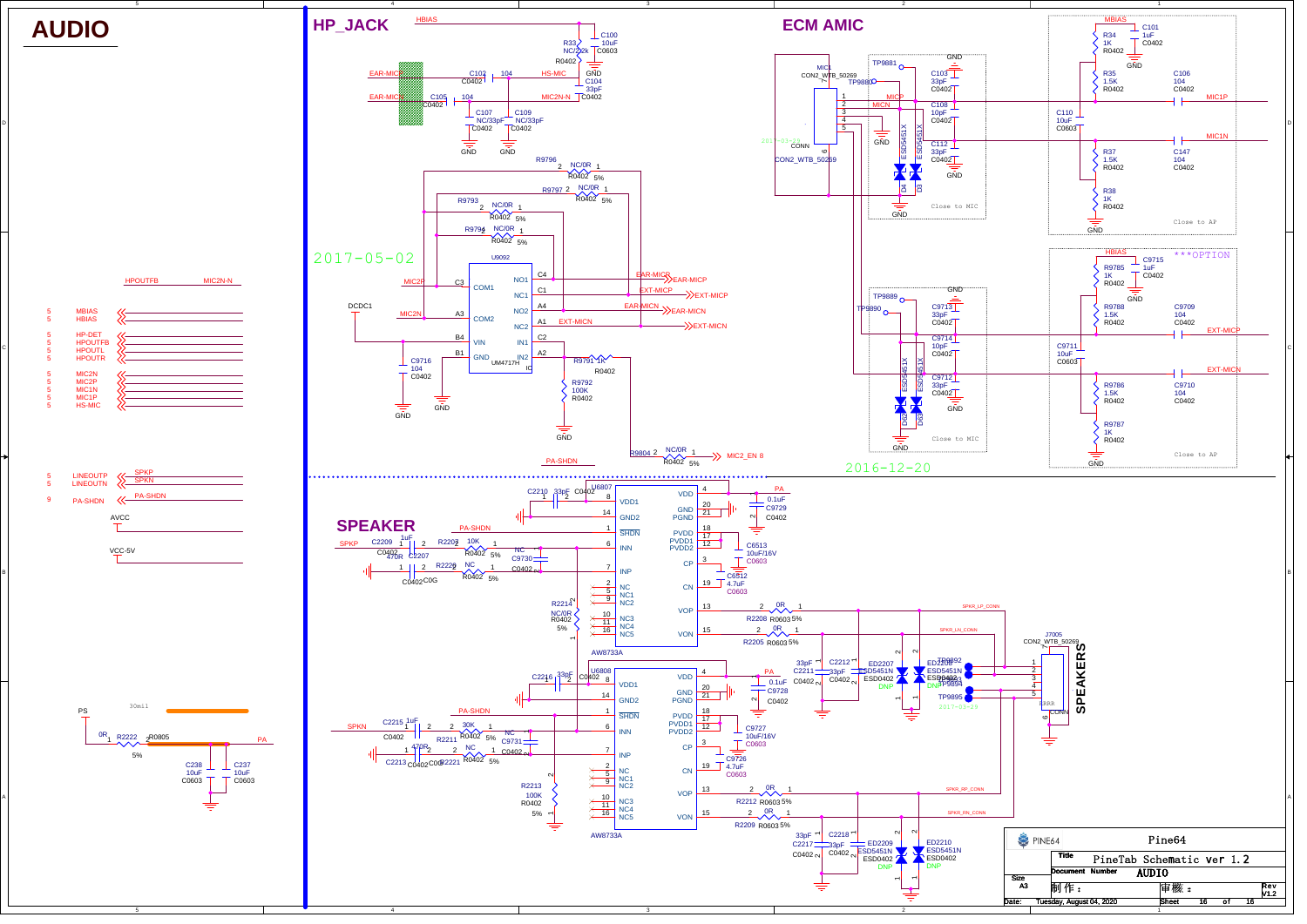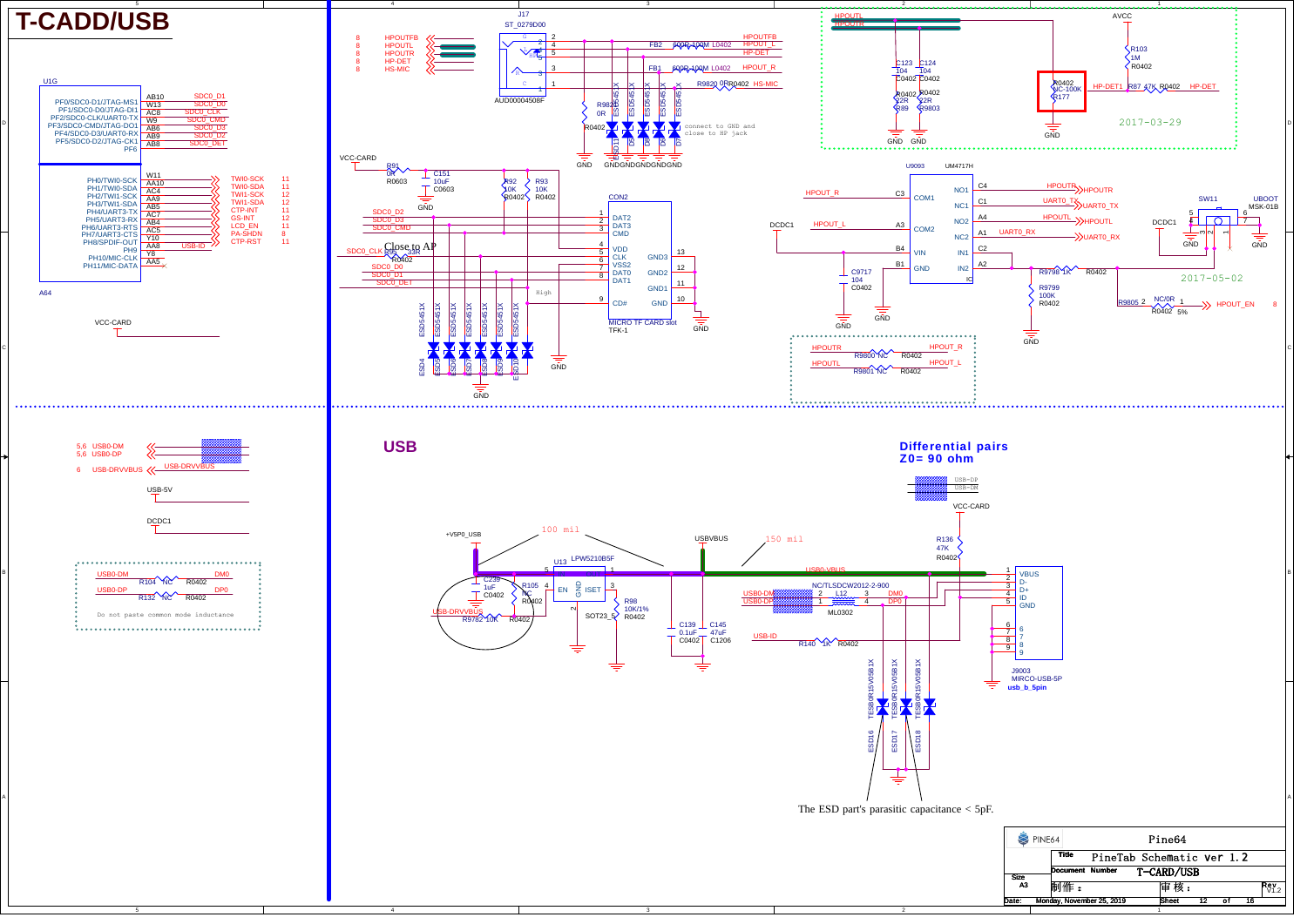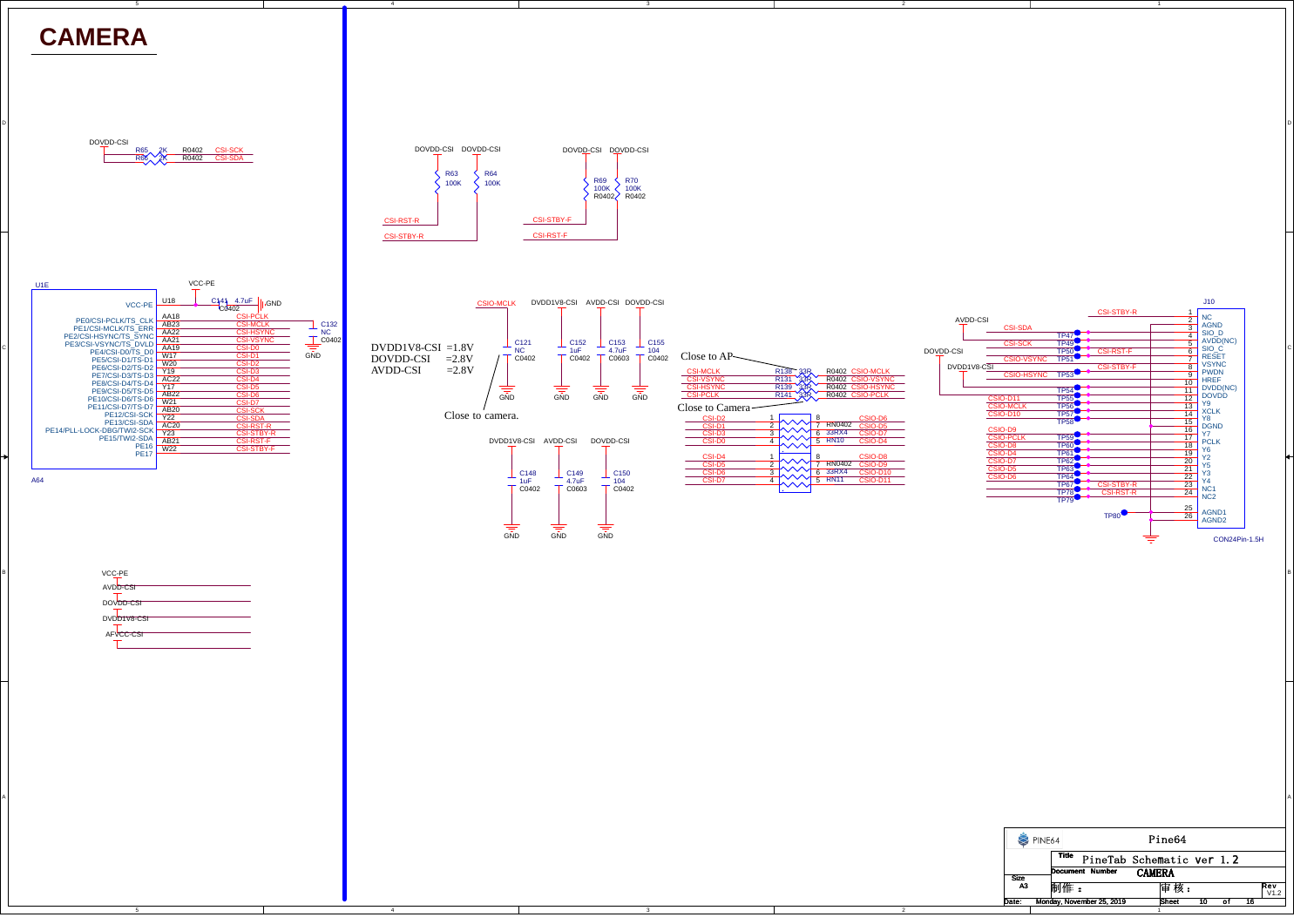

ີລັ

ົດ້

1

ັດ

D

C

B

A

4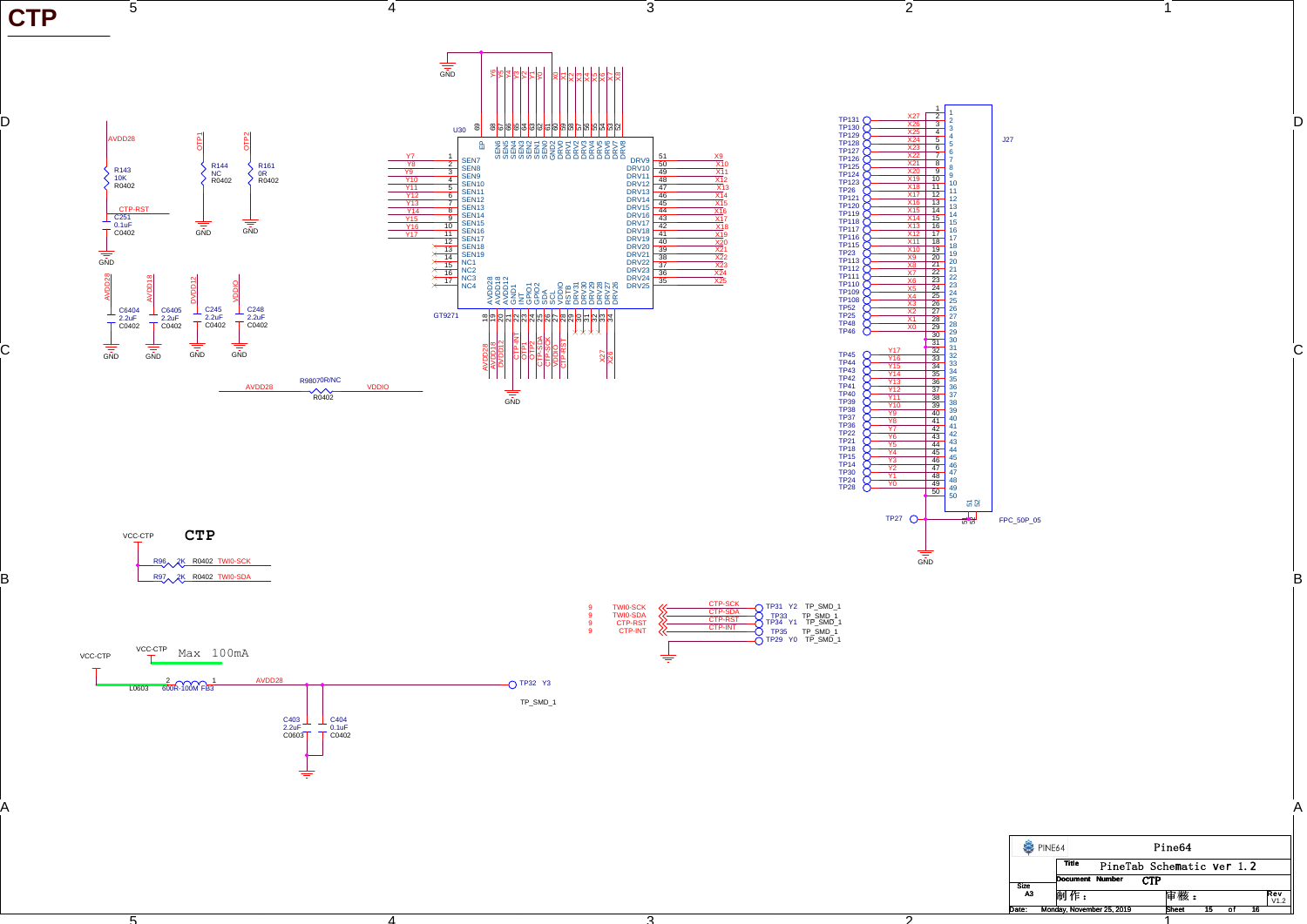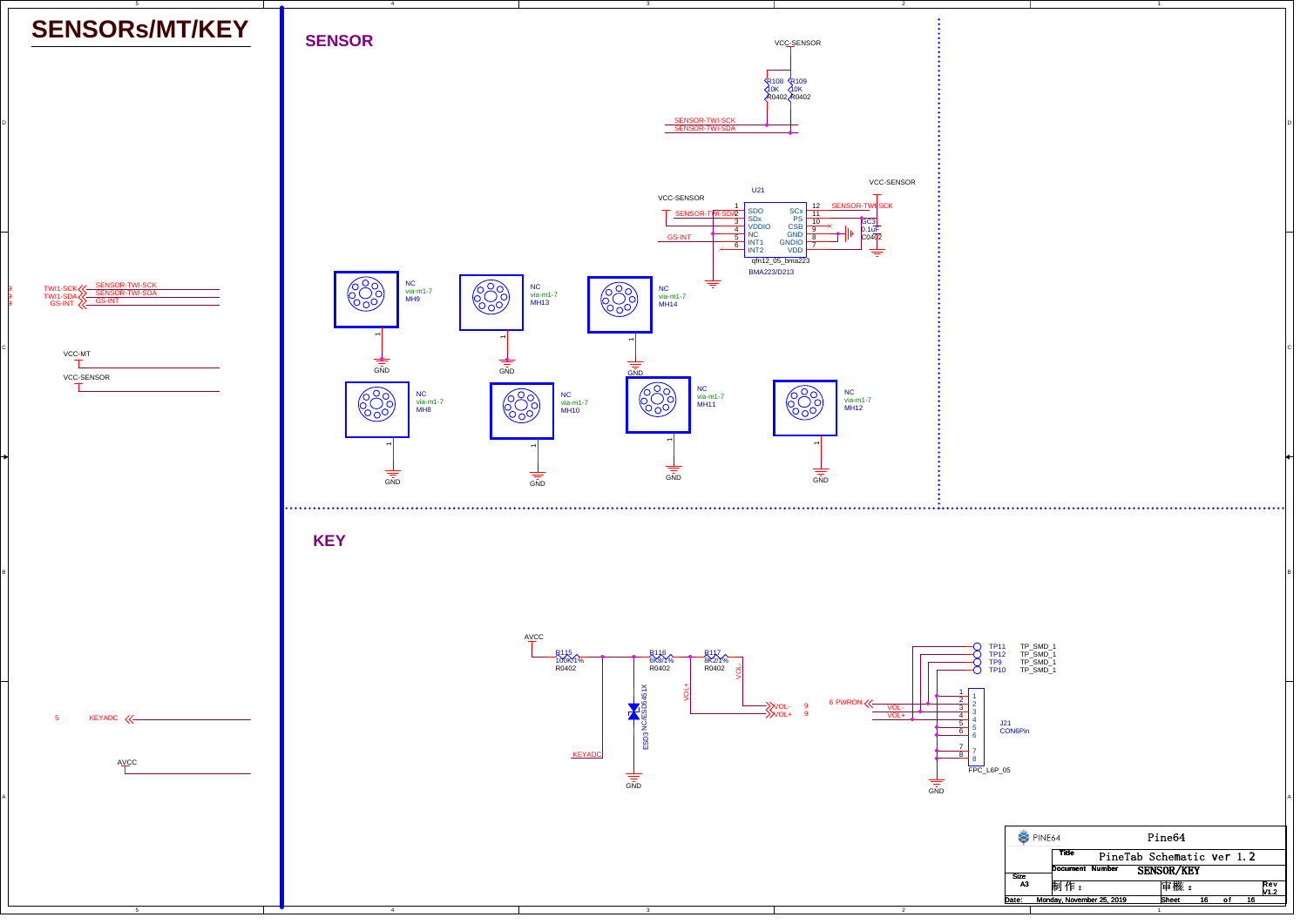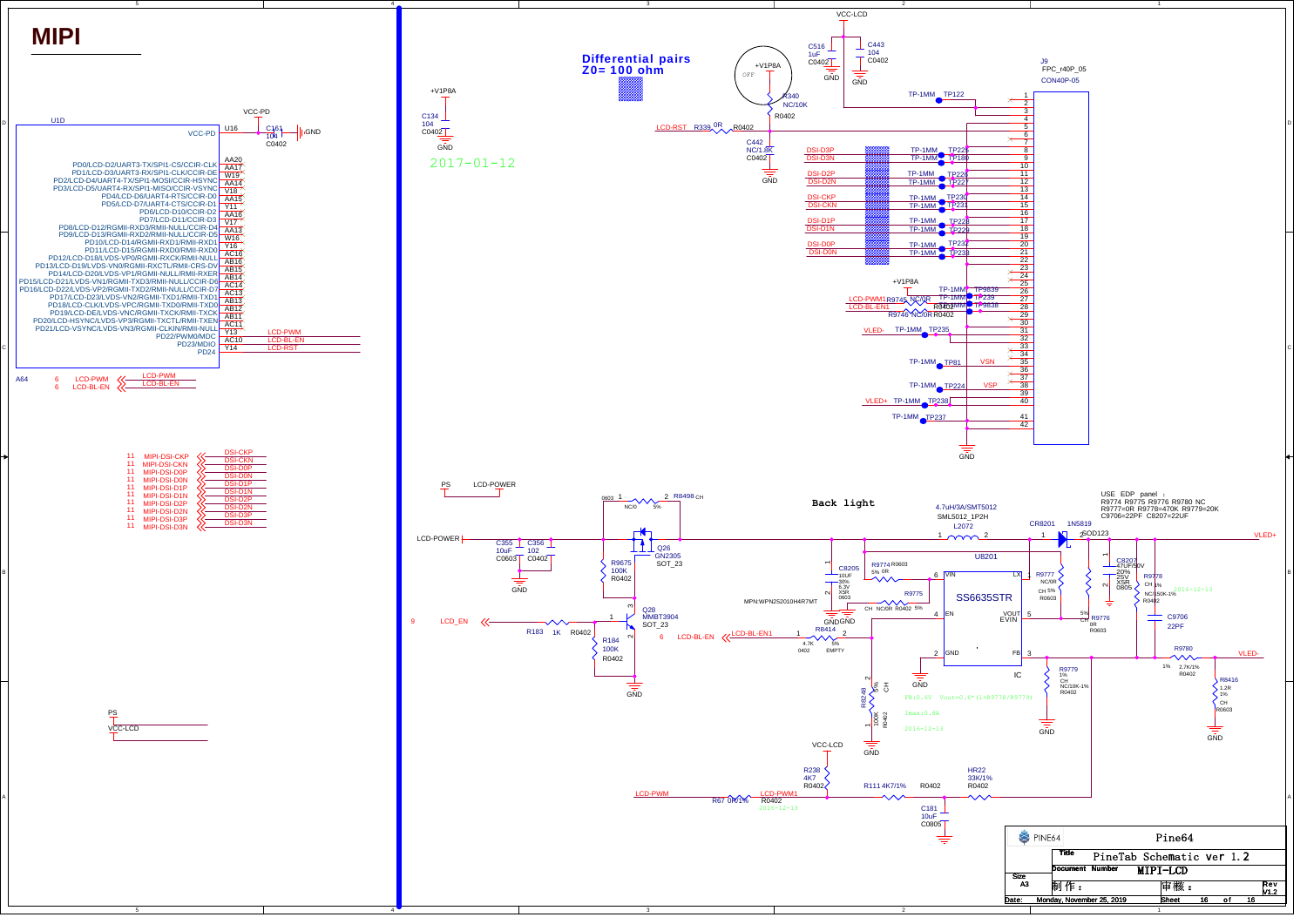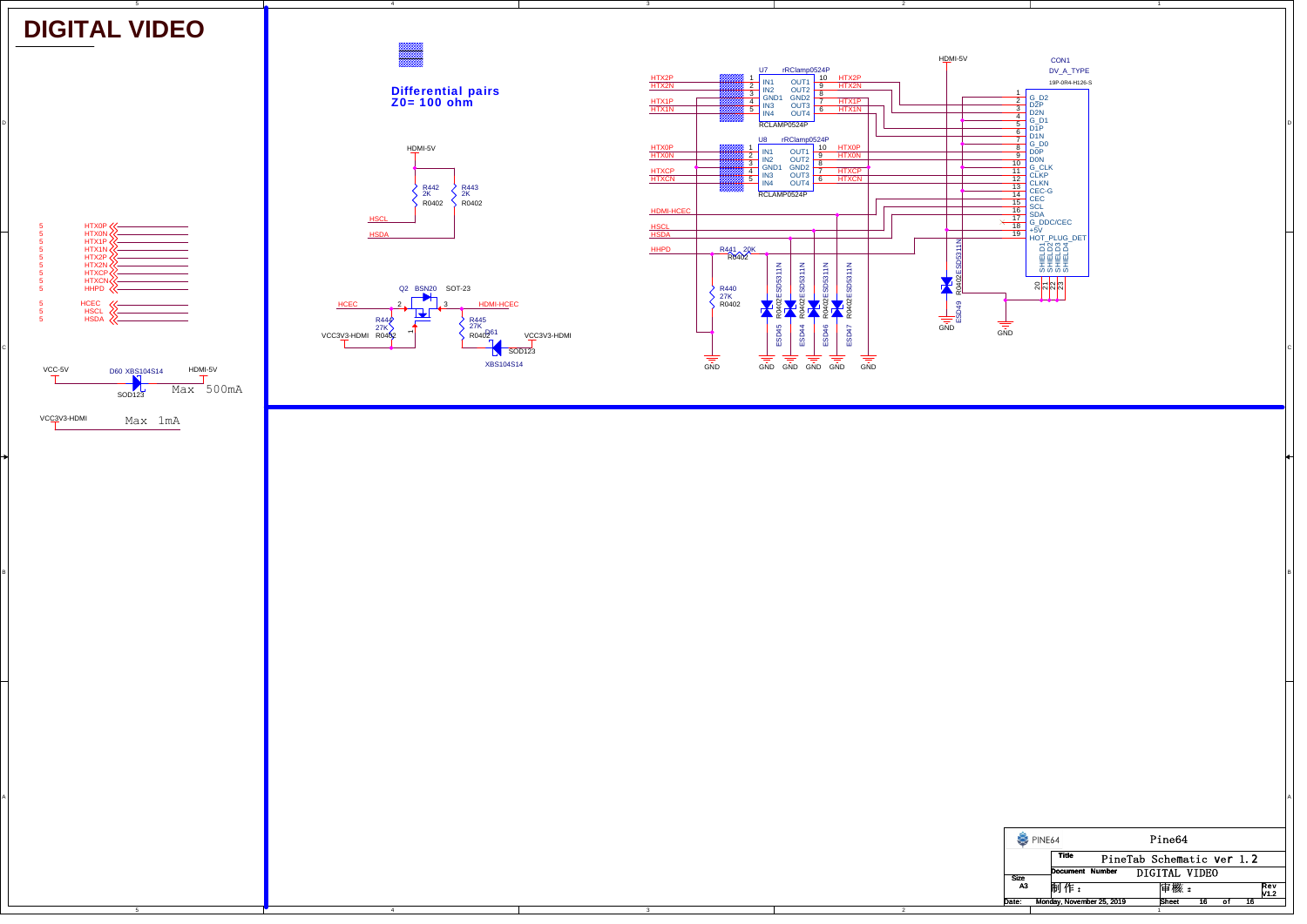

B

A

4

3

2

1

 $\cap$ 

D

E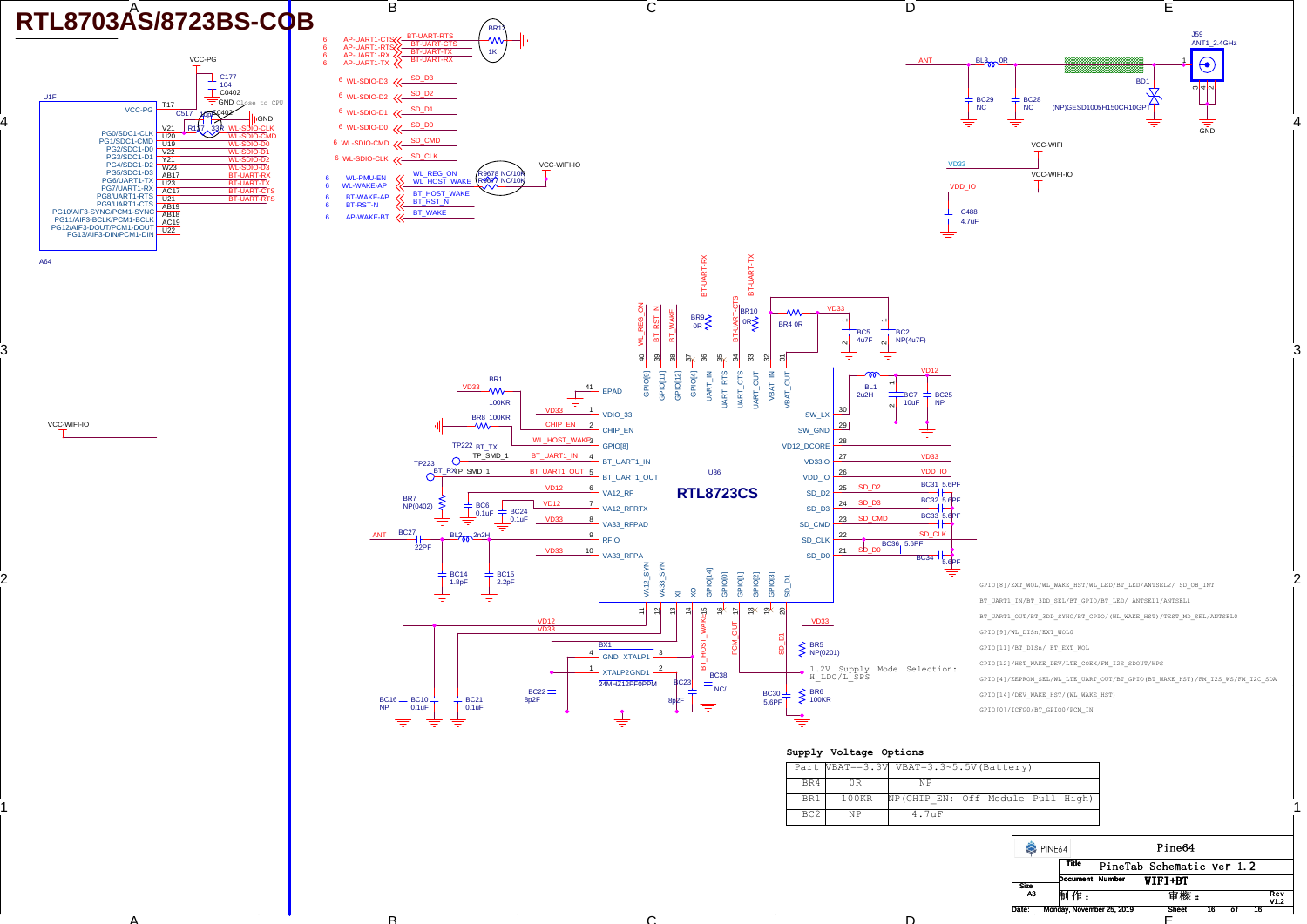